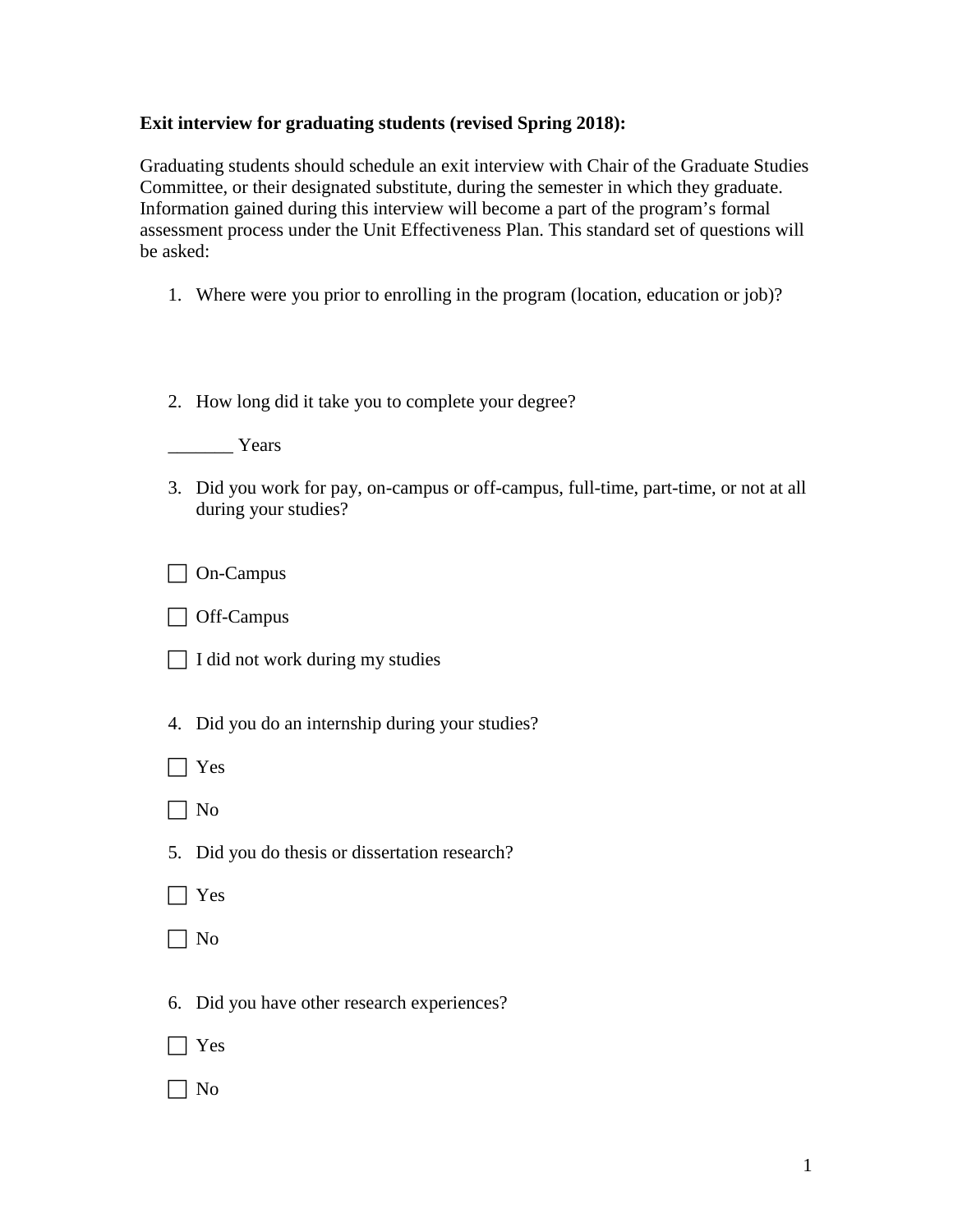|  |  | 7. Do you think you acquired the ability to conduct original research? |  |  |
|--|--|------------------------------------------------------------------------|--|--|

Yes

- □ No
- 8. Did you participate in the mentoring program?

Yes

- $\Box$  No
- 9. If so, was the mentoring program helpful?
- 10. What are you planning to do after graduation and how will your degree help you accomplish your career goals?

11. What knowledge or skills do you feel you gained during your studies?

12. What areas of study or disciplines did you concentrate on for coursework or research?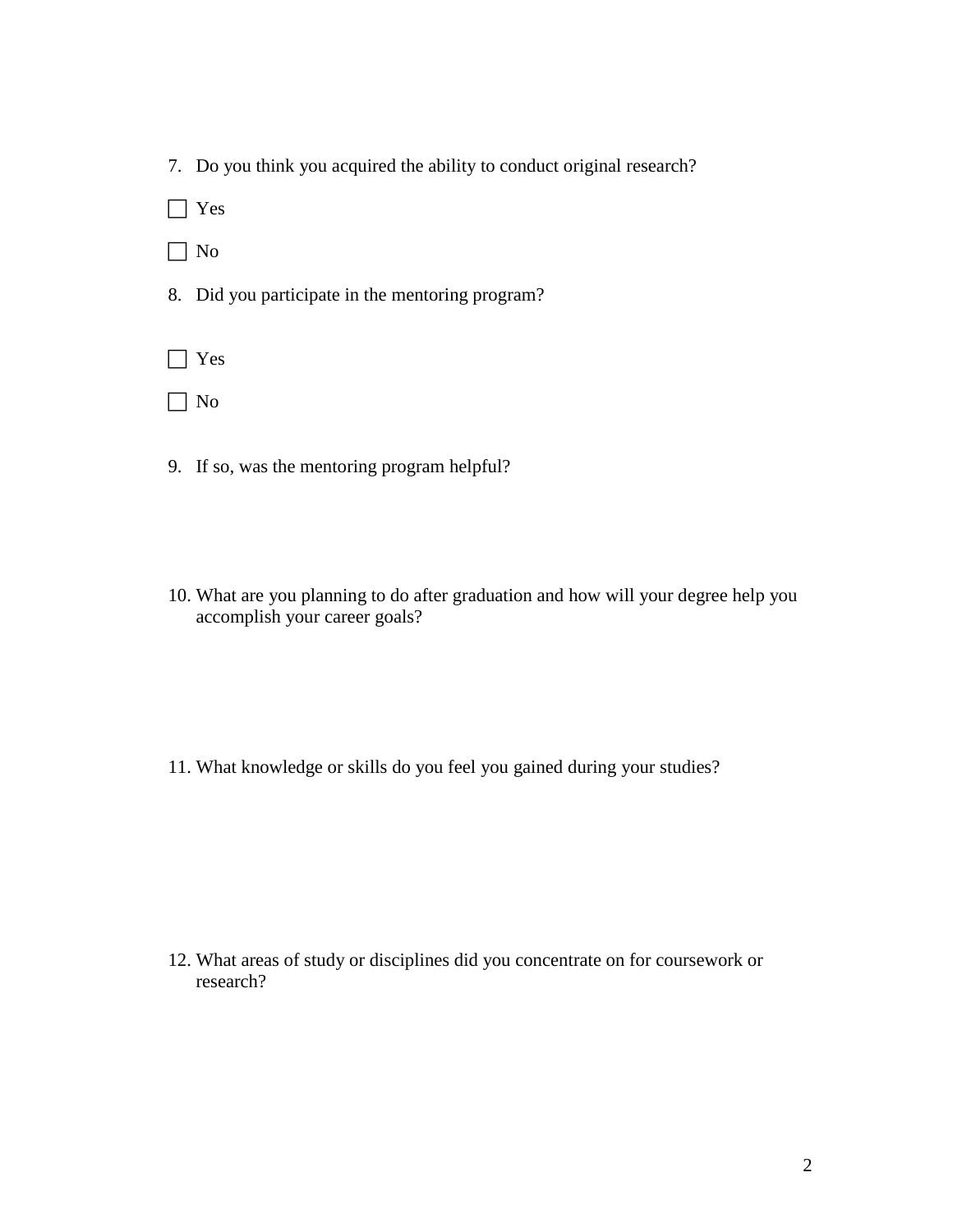| 13. Do you think you acquired knowledge of scientific and engineering principles |  |
|----------------------------------------------------------------------------------|--|
| from a range of disciplines relevant to the environment?                         |  |

 $\Box$  Yes

| ۰,<br>× |
|---------|
|---------|

14. Do you think you acquired the ability to apply knowledge of scientific and engineering principles to analyzing and solving problems?

| ۰.<br>.,<br>×<br>o m |
|----------------------|
|----------------------|

 $\Box$  No

- 15. Do you think you acquired the ability to analyze, synthesize and summarize in writing concepts and evidence from the science and engineering literature?
- $\Box$  Yes

 $\Box$  No

- 16. Do you think you acquired the ability to communicate technical information to other environmental professionals from diverse disciplinary backgrounds?
- Yes

 $\Box$  No

17. What courses or other program aspects did you like best?